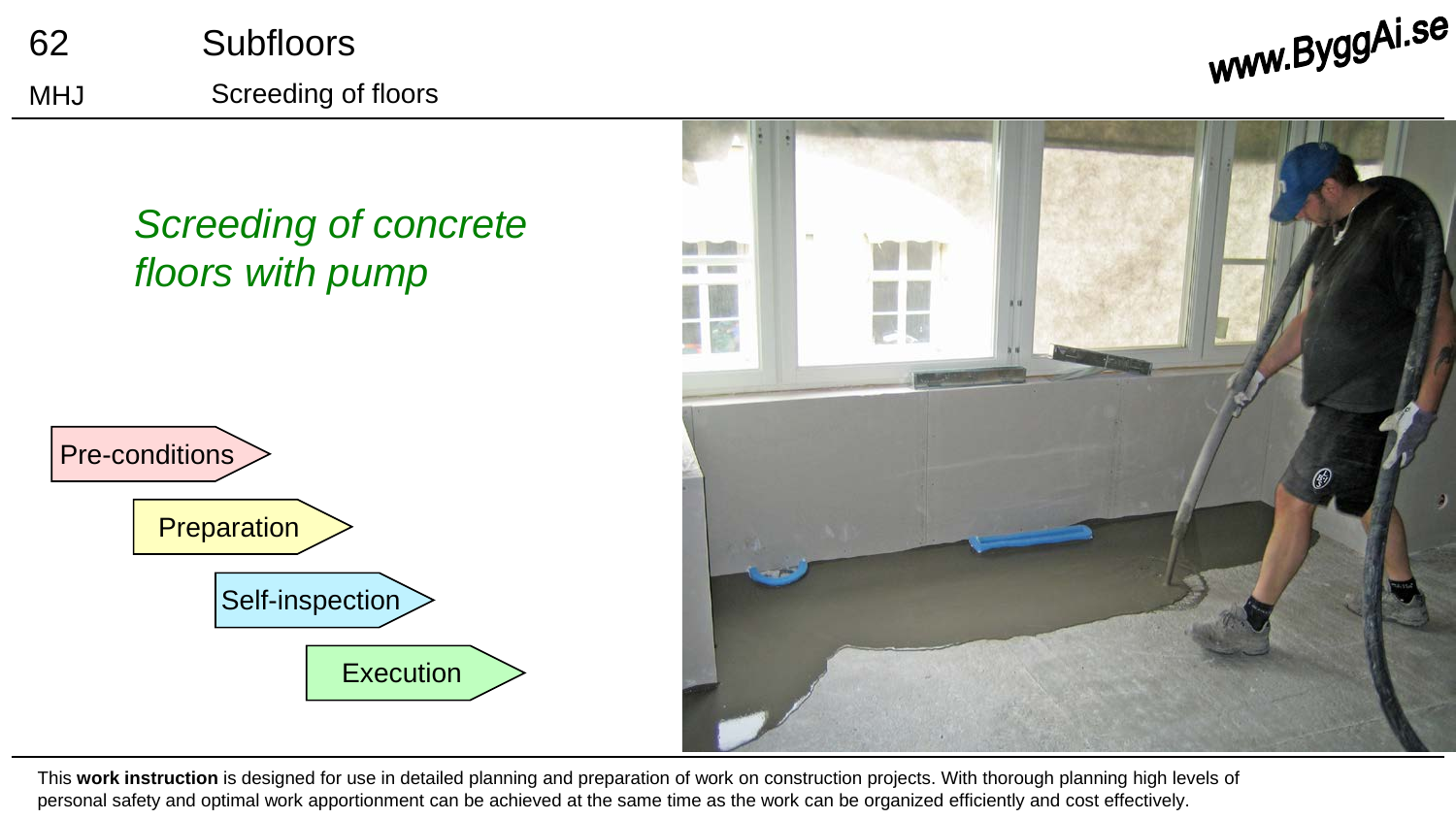# **New generation of screeding materials**

Binders in, for example, Maxit mass is aluminous cement, the filler materials are natural sand and dolomite sand. Further polymers to improve, among other things toughness and buoyancy additives that make them self-leveling are added to reduce the need for hand-leveling and to create a smoother surface.

There are also fiber-reinforced leveling compounds for leveling between 2 and 40 mm in concrete, lightweight concrete, HDF plates, tiles etc.

Slag and fly ash has been replaced by limestone powder. Variations in the replacement material is less than in slag.

#### **Low pH value**

Compared with concrete, floor screed materials have a lower pH value. Alkaline moisture damages the overlying adhesives and carpets, which in turn can give rise to emissions. A lower pH value means an approximately 100 times lower concentration of aggressive alkaline ions. Thus, it is better with a rug on a leveled floor than directly on concrete.

#### **Normal Dehydration:**

Normal rate of screed drying = 1 cm / week.

#### **Self Dehydration:**

Some are "self-drying", ie, the added water is chemically bound . You then get a separate dehydration allowing screed gets a high surface strength.

This means that in practice it is possible to lay the screeding in an early stage of the project. RH 90- 95 % without risking damage to the coating provided the underlying concrete slab has dried out to RF 85-90 %. (According Maxit)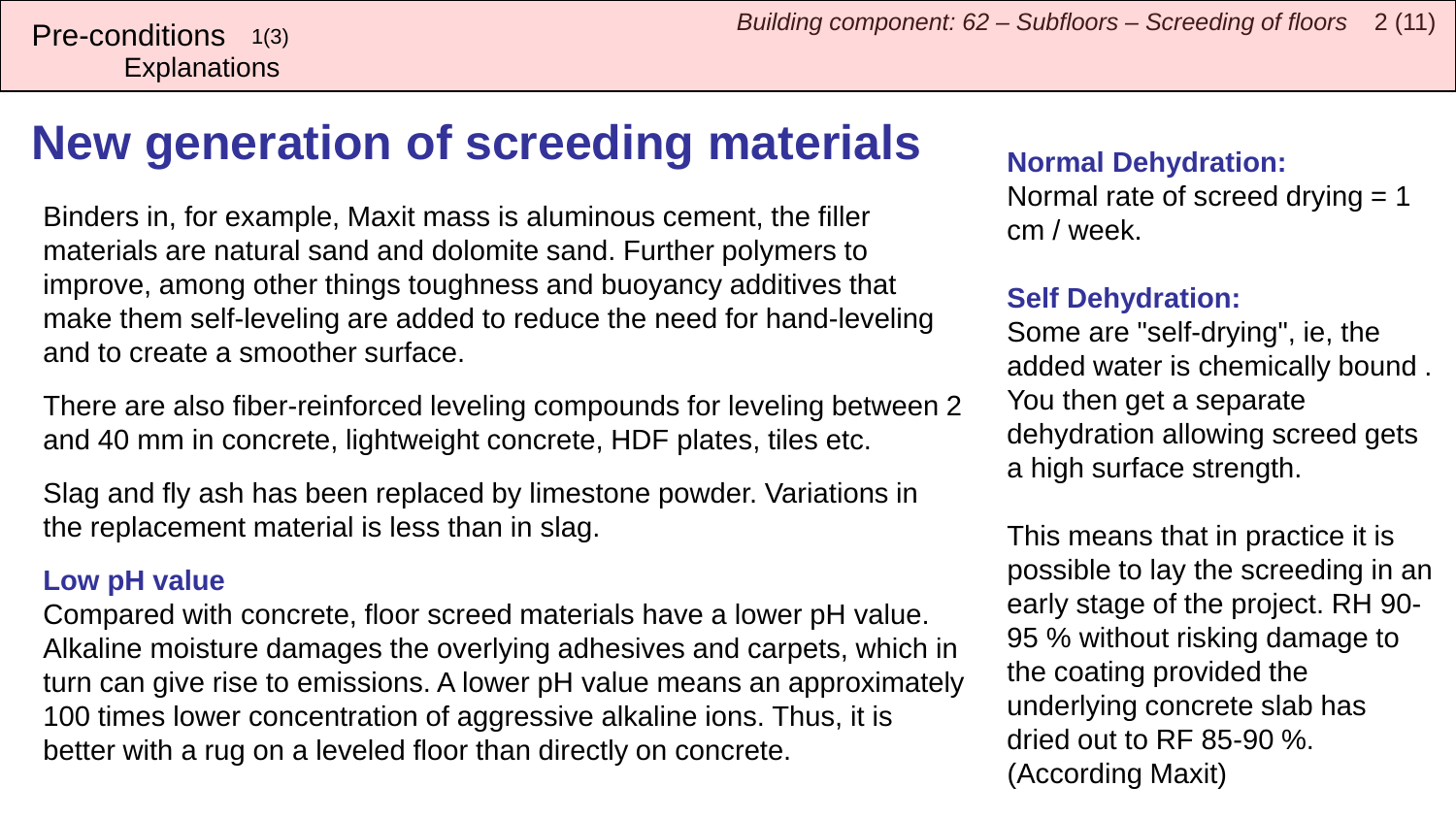# <span id="page-2-0"></span>Safety — Risk assessment

| Work activity & Problem                            | $\mathsf{P}$ | $\mathcal{C}$ | $Risk = P^{\star}C$ | Action                               |
|----------------------------------------------------|--------------|---------------|---------------------|--------------------------------------|
| Slips, trips                                       | 30           | 5             | 150                 | Check surface level differences etc. |
| Cluttered workplace = Twist / fall injuries        | 10           | 15            | 150                 | Regular tidying                      |
| Splashes, eye injuries                             | 30           | 1             | 30                  | Protective goggles                   |
| Overloading, stripping or handling of pump<br>hose | 30           |               | 30                  |                                      |
|                                                    |              |               |                     |                                      |

|                   |           | Assessment of probability |                     |           | Assessment of consequences |                                        |
|-------------------|-----------|---------------------------|---------------------|-----------|----------------------------|----------------------------------------|
| Probability = $P$ | $P = 0.1$ | Very unlikely             | (<1 times/10 years) | $C = 0.5$ | Trifle                     |                                        |
| $Consequence = C$ | $P = 1$   | Unlikelv                  | (1 times/10 years)  | $C=1$     | Tiny                       | (1 - 2 days sick leave)                |
| $Risk = P * C$    | $P = 3$   | Low probability           | (1 times/3 years)   | $C=5$     | Small                      | (3 - 7 days sick leave)                |
|                   | $P = 10$  | Relative probability      | (1 times/year)      | $C = 15$  | Tactile                    | ( 8 - 29<br>$\cdots$                   |
|                   | $P = 30$  | Probable                  | (1 times/month)     | $C=70$    | Severe                     | $ "$ $ \lambda$<br>$(30-299)$          |
|                   |           |                           |                     | $C = 500$ | Very severe                | $\sim$ $^{10}$ $\sim$ $^{11}$<br>(>300 |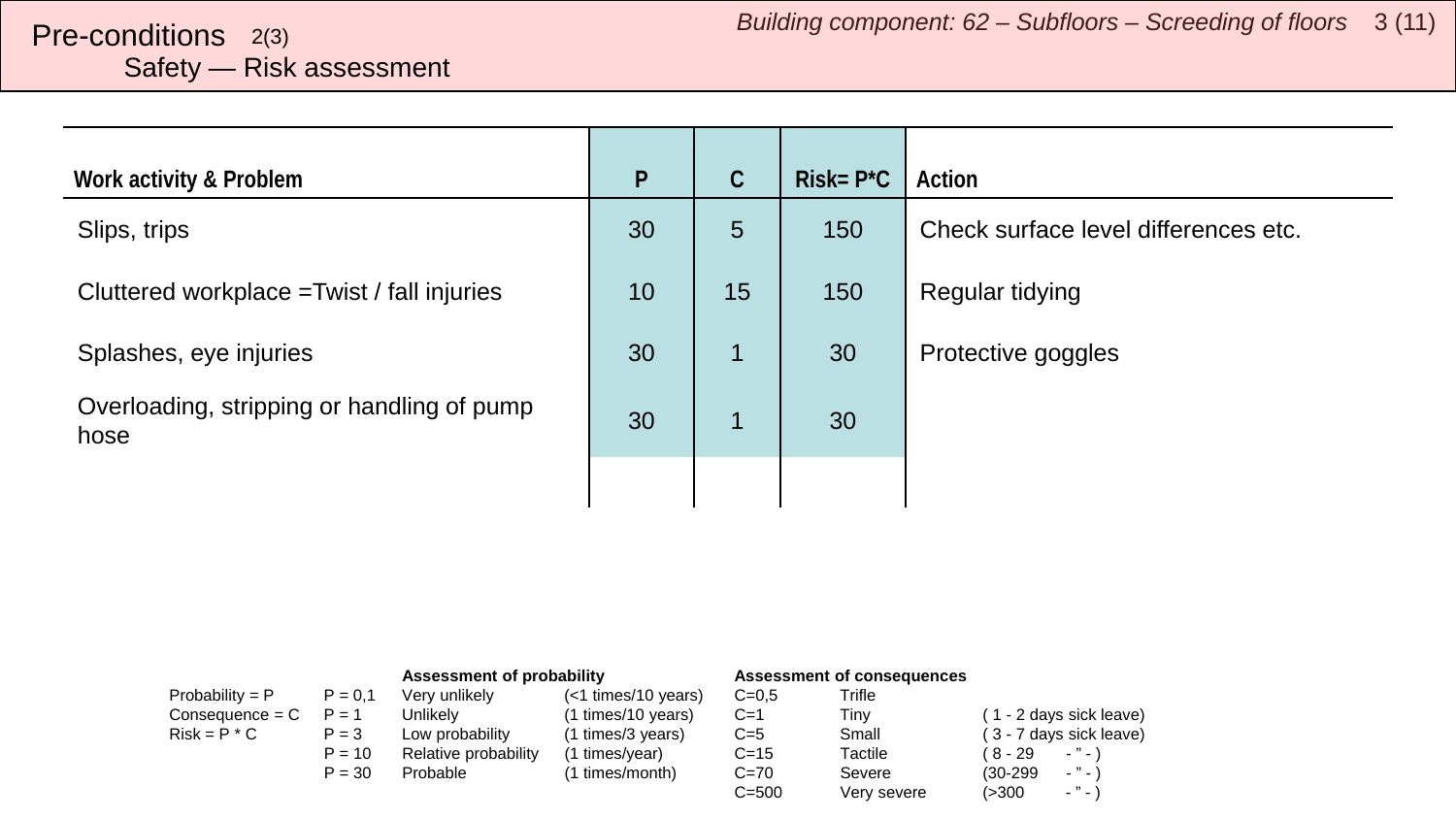*Text from the Working Environment Authority's brochure Safer Construction Work*

### **Personal Protective Equipment** §**71**

Safety helmet and safety shoes shall be used unless it is clearly unnecessary. Other personal protective equipment such as eye protection, hearing protection and gloves when required.

### **Beware of hidden dangers!** §**60**

Surfaces upon which one is walking should be of sufficient strength so that one does not fall through.

Surfaces that do not have adequate bearing capacity should be cordoned off and marked out unless it is clearly unnecessary. If you still have to work in an area with poor bearing capacity this requires special precautions.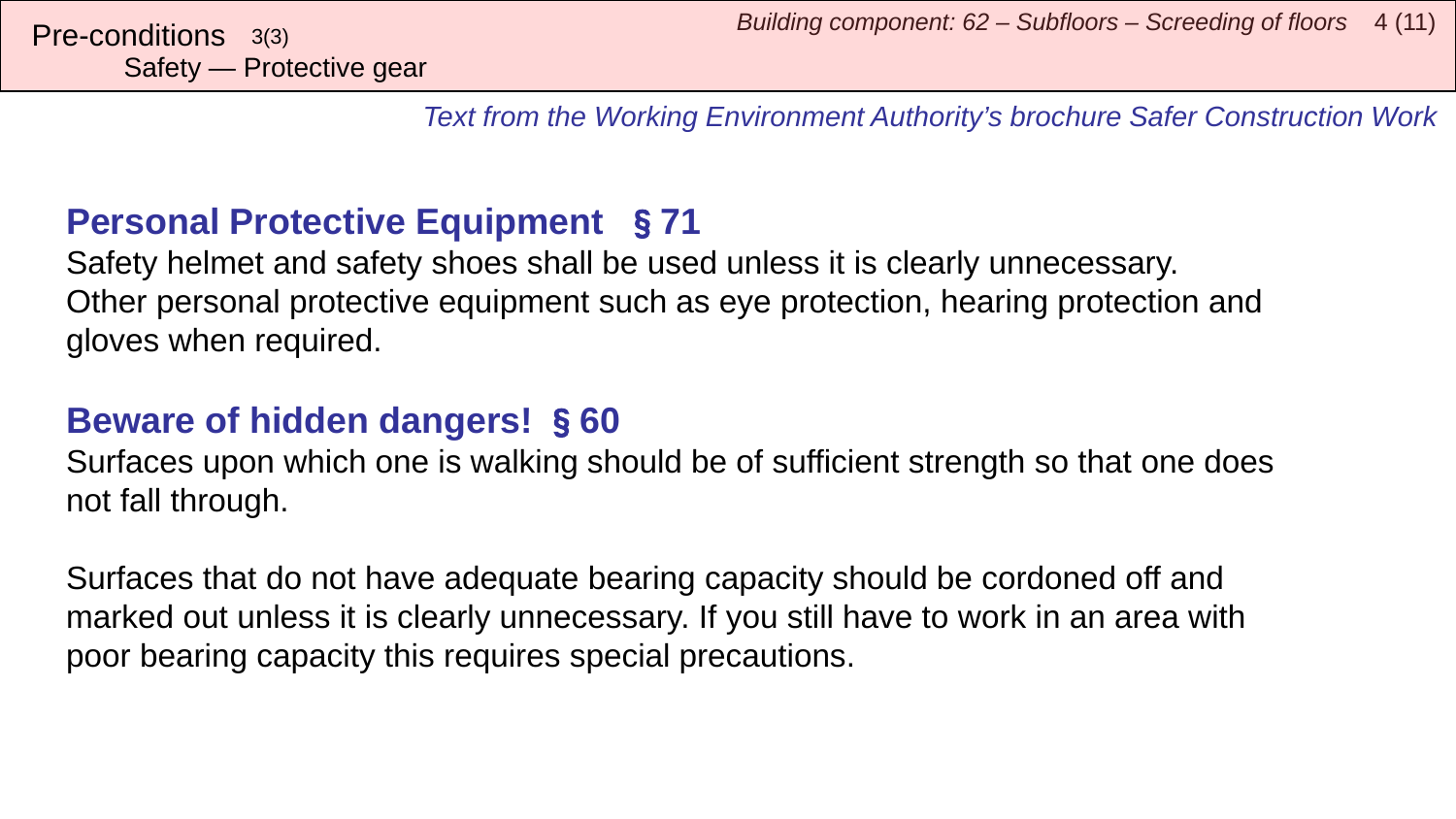### <span id="page-4-0"></span>**Check the surface regarding:**

- Temperature
- Humidity
- Smoothness
- Cleanliness

### **Logistics**

How should the screeding compound be transported to the installation site?

### **Underfloor heating ?**

Turn off 24 hours prior to laying and consult with the manufacturer of the screeding compound as to when it can be turned on again. (A stepwise increase of 5 degrees per day up to operating temperature.)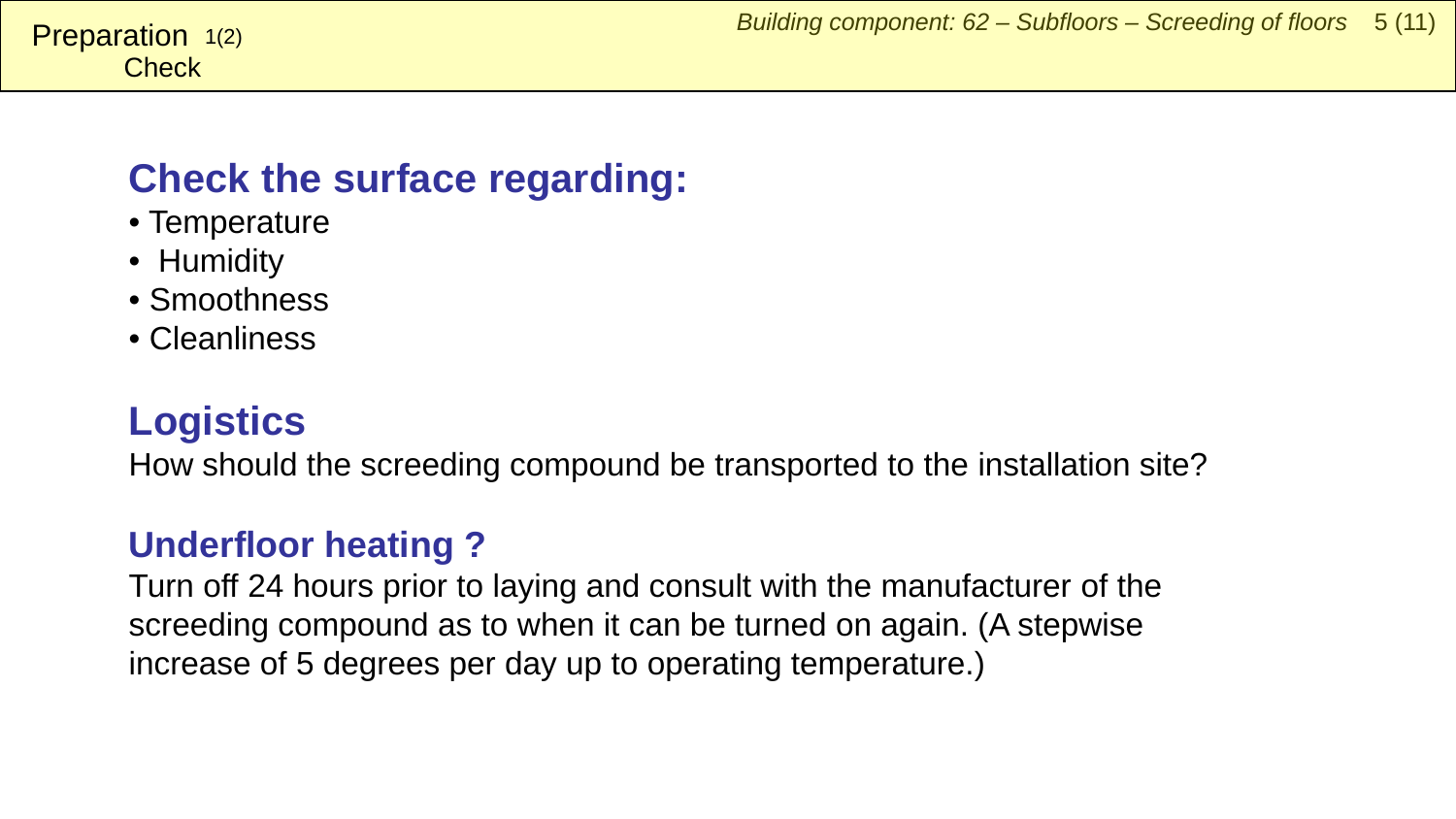### **Equipment**

 $\square$  Bucket and brush for primer

□ Knife

 $\square$  Pump with hose

 $\square$  Large trowel for smoothing

 $\square$  Roller for evening surface

### **Materials**

 $\square$  Primer (as required)

 $\square$  Side forms of adhesive foam strips

 $\square$  Leveling compound

The compound is here pumped up from the car with a mixer. Note the filling with bag which is going on.

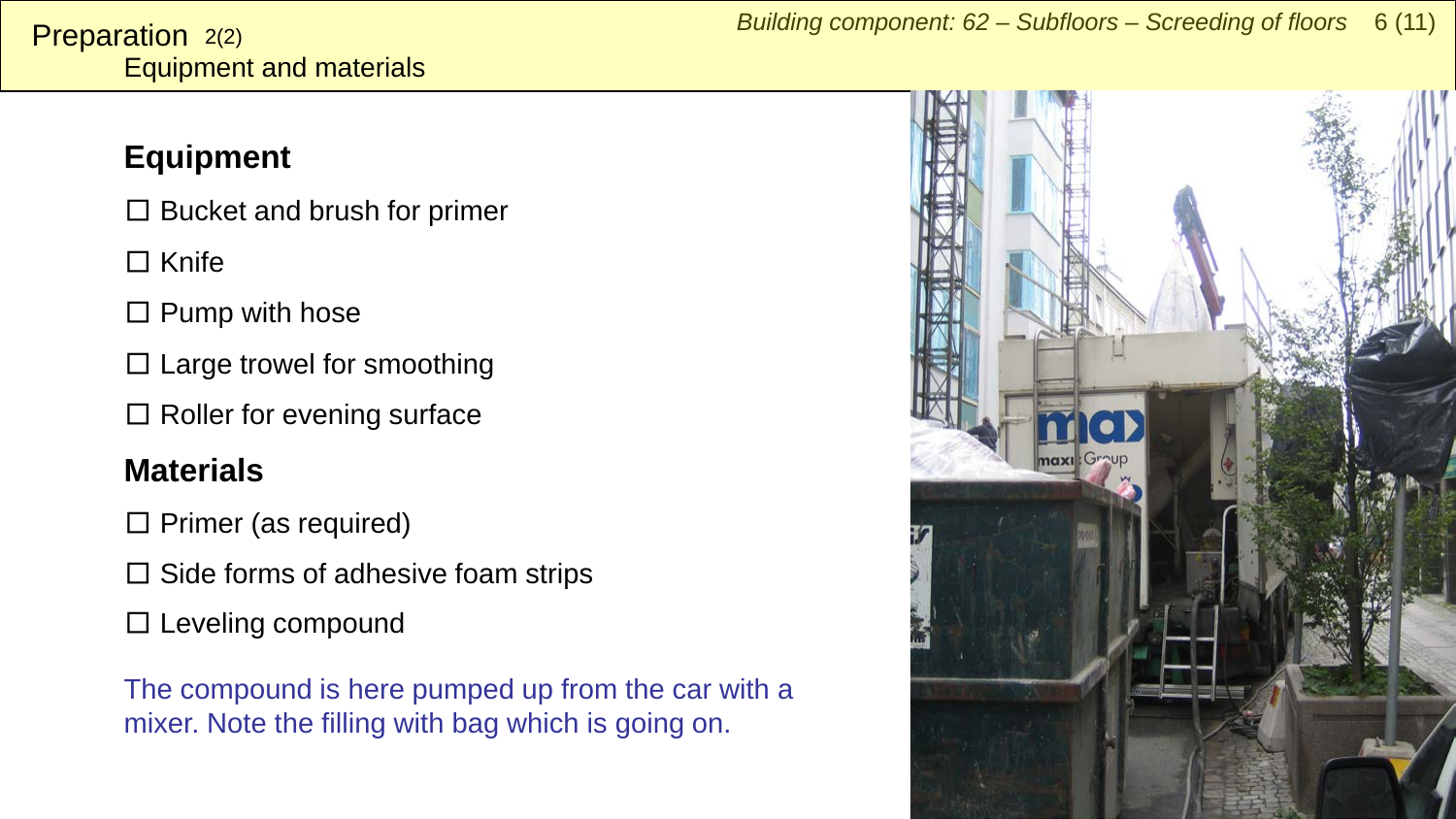#### <span id="page-6-0"></span>Template & instructions Self-inspection 1(2)

| <b>No</b>                    | <b>Check</b>                       | <b>Method or</b><br>equipment | Frequency | <b>Result</b> | <b>Date</b><br><b>Signature</b> | <b>Deviation/Remedy</b><br>Approval/Non-A |  |
|------------------------------|------------------------------------|-------------------------------|-----------|---------------|---------------------------------|-------------------------------------------|--|
| $\mathbf{1}$                 | Surface                            | Smoothness                    |           |               |                                 |                                           |  |
| $\overline{2}$               | Screeding compound / liquid filler | Quality                       |           |               |                                 |                                           |  |
| $\sqrt{3}$                   | Tolerances before pouring          |                               |           |               |                                 |                                           |  |
| $\overline{4}$               | Humidity test                      |                               |           |               |                                 |                                           |  |
| $\overline{5}$               |                                    |                               |           |               |                                 |                                           |  |
| $\,6\,$                      |                                    |                               |           |               |                                 |                                           |  |
| $\overline{7}$               |                                    |                               |           |               |                                 |                                           |  |
| 8                            |                                    |                               |           |               |                                 |                                           |  |
| $\boldsymbol{9}$             |                                    |                               |           |               |                                 |                                           |  |
| <b>Control Instructions:</b> |                                    |                               |           |               |                                 |                                           |  |

Checking the quality of materials of the screeding compound. Moisture proofing.

Moisture measurement in collaboration with the controller.

Survey of the subfloor prior to application regarding tolerances and camber.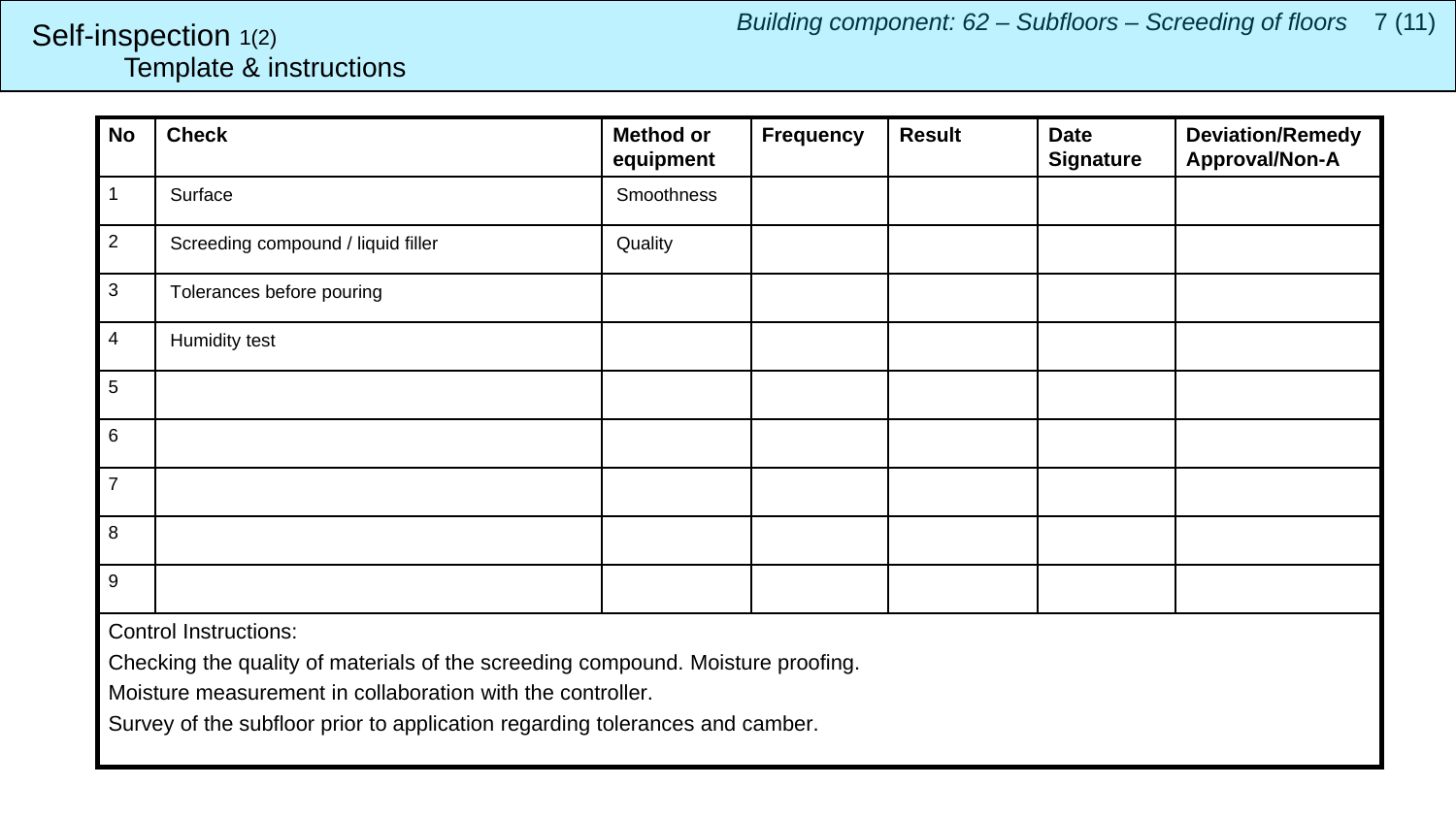#### Key points Self-inspection  $2(2)$

## **Quality criteria for the project and the product**

- Study Drawings, Specifications and Inspection planning
- Think through the alternative **methods of production** and handling of materials, tools etc. that can meet the requirements



### *Pay particular attention to*

- Check in the specification and the drawings the slope and smoothness required
- Do not carry out screeding if the base does not comply with the specification
- Follow the manufacturer's instructions concerning mixing and laying
- Take appropriate measures in cold weather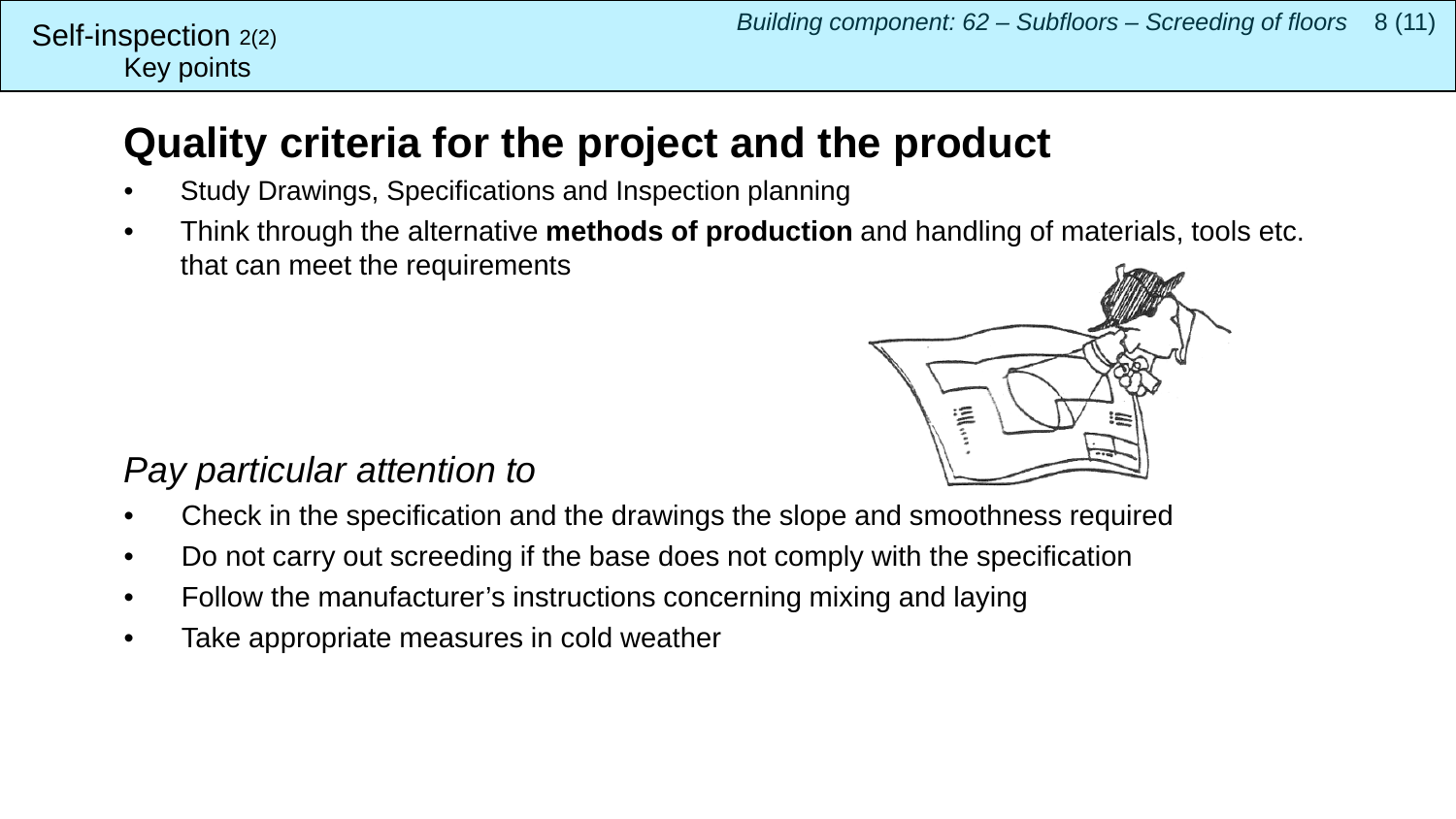Work activity 1(3)



#### The surface should be primed as required and foam side forms mounted



<span id="page-8-0"></span>*Building component: 62 – Subfloors – Screeding of floors* <sup>9</sup> (11) Execution

#### The surface is divided into suitable stages

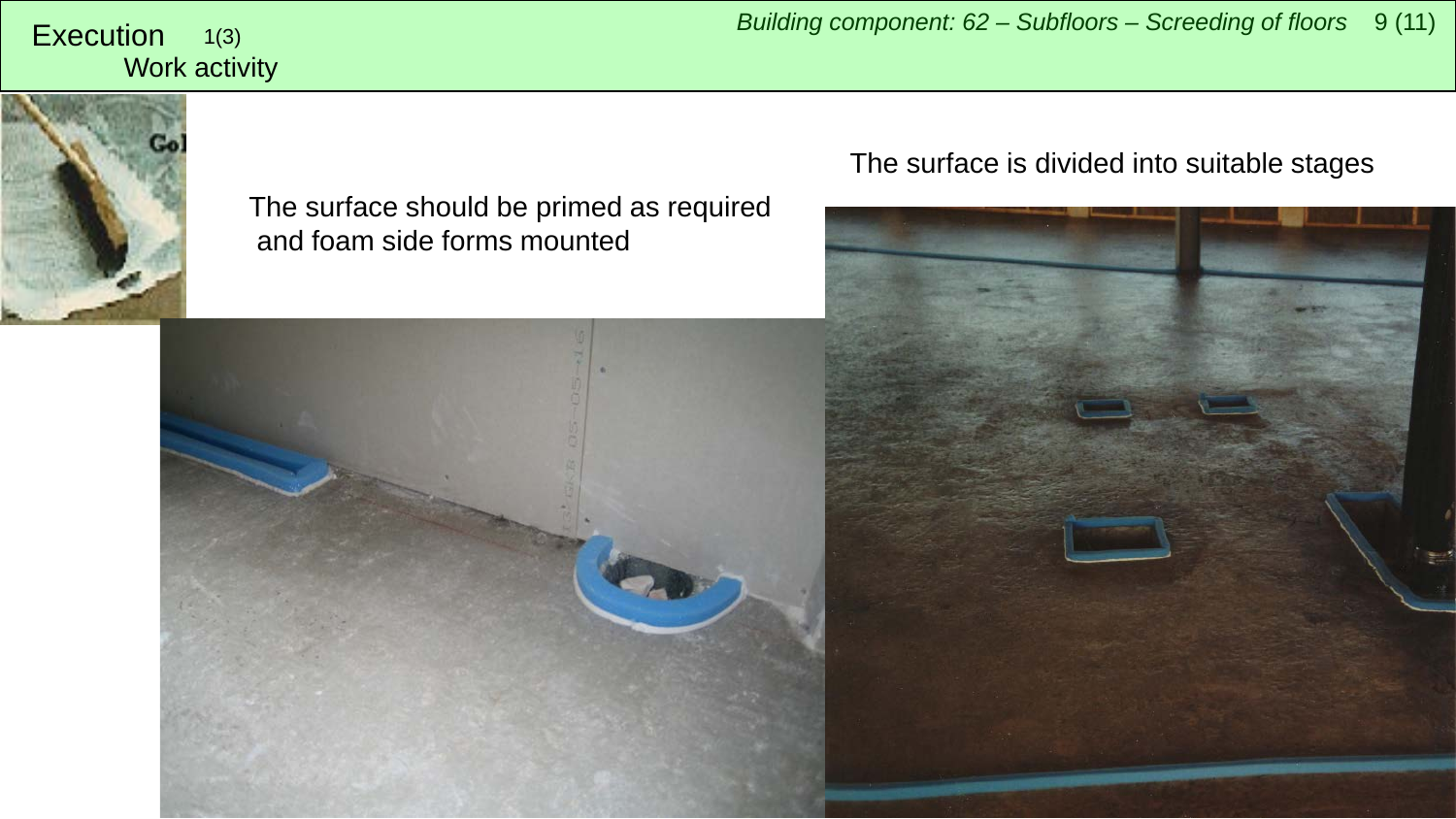One begins preferably furthest away and work "outwards".

The hose is long and heavy.